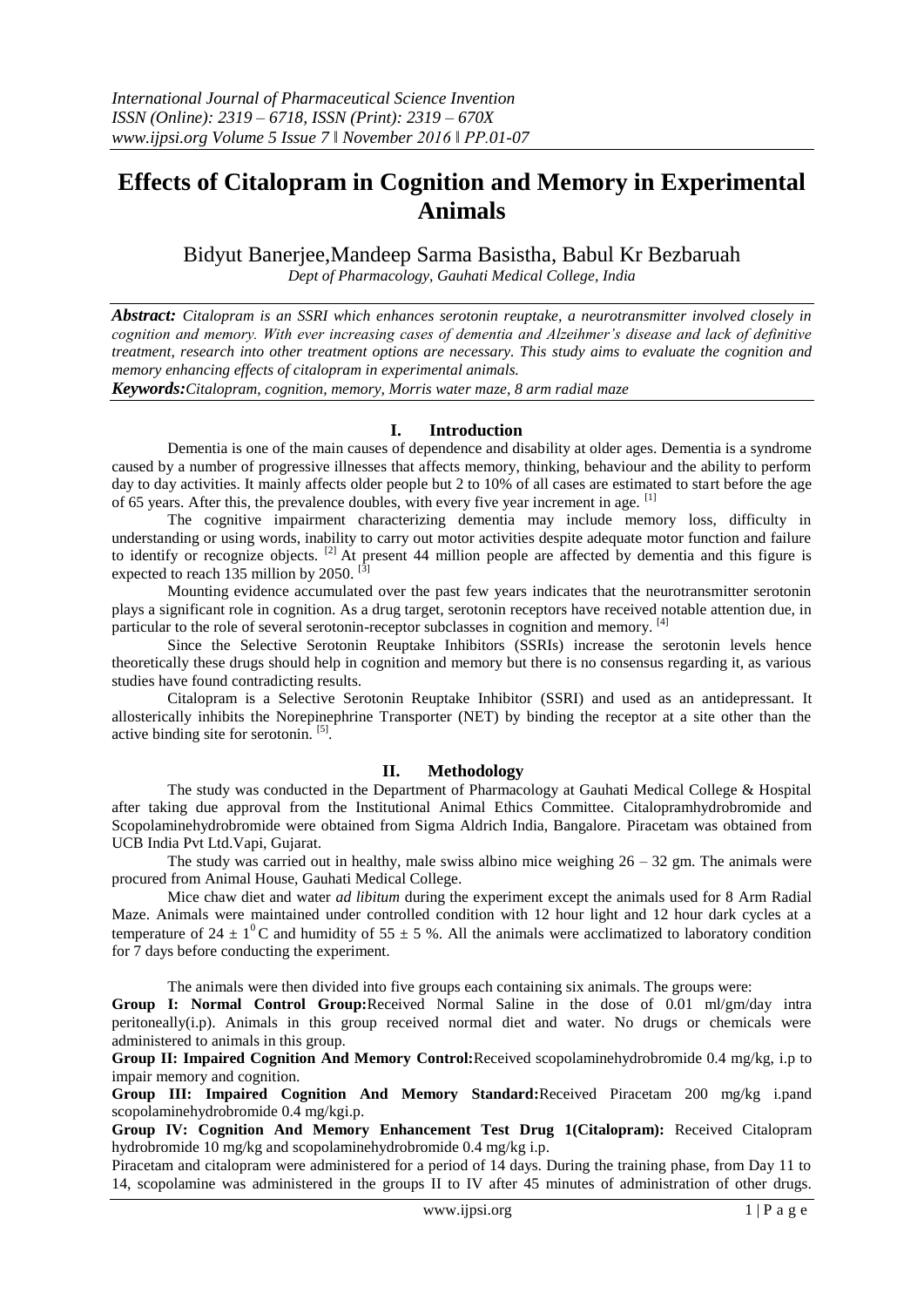Training was started 30 minutes after injection of scopolamine/normal saline. On test days, i.e.  $15<sup>th</sup>$  and  $18<sup>th</sup>$ day, only normal saline was given 30 minutes prior to the retention test.

Themorris water mazeconsists of a circular pool filled with water, 122cm in diameter and 51cm deep with non-reflective interior surfaces (the interior was painted black). Water was filled upto 30cm. A platform  $(10 \text{ cm} \times 10 \text{ cm})$  was submerged 1 cm below the water surface in one of the quadrant. The experimental animals were given an acclimatization session two days before the training period started in the form of 30 sec swim around in the maze without the platform present.

During the training period, starting from day 11, the animal was placed in the desired start position in the maze, facing the tank wall. The mice were allowed 120 seconds to locate the submerged platform. Then, it was allowed to stay on the platform for 20 seconds. If it failed to find the platform within 120 seconds, it was gently guided onto the platform and allowed to remain there for 20 seconds. Each animal was subjected to four consecutive training trials on each day starting from Day 11 with an inter trial gap of 5 minutes. The drop location was changed for each trial during the training days and the target quadrant remained constant throughout the training period.

On the 15<sup>th</sup> day, 24 hrs after the last dose was administered, the platform was removed and each mouse was allowed to explore the pool for 120 seconds. The mean time spent by the animal in the target quadrant searching for the hidden platform, over 4 trials, was noted.

After a gap of two days, on the  $18<sup>th</sup>$  day, again each mouse was allowed to explore the pool for 120 seconds to test for long term memory. The time spent in the training quadrant was noted.

Care was taken that the relative location of the water maze with respect to other objects in the laboratory serving, as prominent visual clues, were not disturbed during the total duration of the study. All the trials were completed between 09.00 and 17.00 hrs.

The **8- arm radial maze** is composed of a central octagonal platform 20 cm in diameter with eight arms (35cm  $\times$  5cm) extending from it. Each arm has a 5-mmdeep hole 1cm from the end, which was used as a food cup to avoid visibility of the food from the central platform. Doors were placed in each arm to separate the central platform from the arms. The maze was elevated 100 cm above the floor. The maze was made of wood and was placed in a room with various external cues in the form of a doorway, overhead light, overhead fan, poster in the walls that were visible to the mice while it was on the maze. Illumination was provided from above the maze in the form of a 6 watt bulb.

Mice were placed on the maze in pairs for 4 days before the start of the trial for acclimatization. Acclimatization was done in four days. Food rewards were placed at the end of only four arms of the radial arm maze before each test session. The same arms were baited for a particular mouse during each trial. The mice were then placed in the centre of the maze. The mice were allowed to explore the entered arm and to eat the food placed at the end of the arm. When the mice returned to the centre all arms were closed. After 10 seconds all arms were opened again and the mice was allowed to explore the maze again. The trial ended after 10 minutes or if all baits have been found. To prevent odour cues, the maze was wiped clean with spirit between animals. Each mouse was given 5 trials each day for 4 days. Five mazes were used and a particular mouse used the same maze daily. On the  $15<sup>th</sup>$  and  $17<sup>th</sup>$  day retention test was done. The following data was recorded:-

- Number of correct entries into baited arms.
- Number of entries into unbaited arms.
- Number of re-entries into baited arms.

In all cases, a visit was only counted when all four paws entered a particular arm.

The statistical analysis was carried out using Graph pad prism 5.01 software. Data were expressed as mean ± SEM. Results were analyzed by one way analysis of variance (ANOVA), followed by Tukey's multiple comparison test.p value < 0.05 was considered as statistically significant.

#### **III. Results**

**Table 1:**Effect of citalopram in escape latency and time spent in target quadrant in mice (mean  $\pm$  SEM) (in seconds)

|                  |                     |                       | 00001007                    |                       |                            |                                 |
|------------------|---------------------|-----------------------|-----------------------------|-----------------------|----------------------------|---------------------------------|
| <b>GROUPS</b>    | <b>DAY 11</b>       | <b>DAY 12</b>         | <b>DAY 13</b>               | <b>DAY 14</b>         | <b>DAY 15</b>              | <b>DAY 18</b>                   |
| <b>GROUP I</b>   | $111.073 \pm 1.438$ | $101.250\pm0.667$     | $71.145 \pm 1.384$          | $54.058 \pm 1.447$    | $64.557 \pm 1.220$         | $61.328 \pm 1.114$              |
| NORMAL           |                     |                       |                             |                       |                            |                                 |
| <b>CONTROL</b>   |                     |                       |                             |                       |                            |                                 |
| <b>GROUP II</b>  | $112.975 \pm 1.700$ | $111.008 \pm 1.338^a$ | $104.762 \pm 1.669^{\circ}$ | $101.995 \pm 1.211^a$ | $34.098 \pm 0.899^{\circ}$ | $30.792 \pm 0.872^{\mathrm{a}}$ |
| <b>COGNITION</b> |                     |                       |                             |                       |                            |                                 |
| CONTROL          |                     |                       |                             |                       |                            |                                 |
| <b>GROUP III</b> | $107.663\pm$        | $103.750 \pm$         | $74.082 +$                  | $56.432+$             | $63.998\pm$                | $59.907\pm$                     |
| <b>COGNITION</b> | 1.839               | $0.973^b$             | 0.988 <sup>b</sup>          | 1.211 <sup>b</sup>    | 0.797 <sup>b</sup>         | 1.877 <sup>b</sup>              |
| <b>STANDARD</b>  |                     |                       |                             |                       |                            |                                 |
| <b>GROUP IV</b>  | $109.167 \pm$       | $105.333\pm$          | $77.500 \pm$                | $60.792 \pm$          | $60.000 \pm$               | $56.583\pm$                     |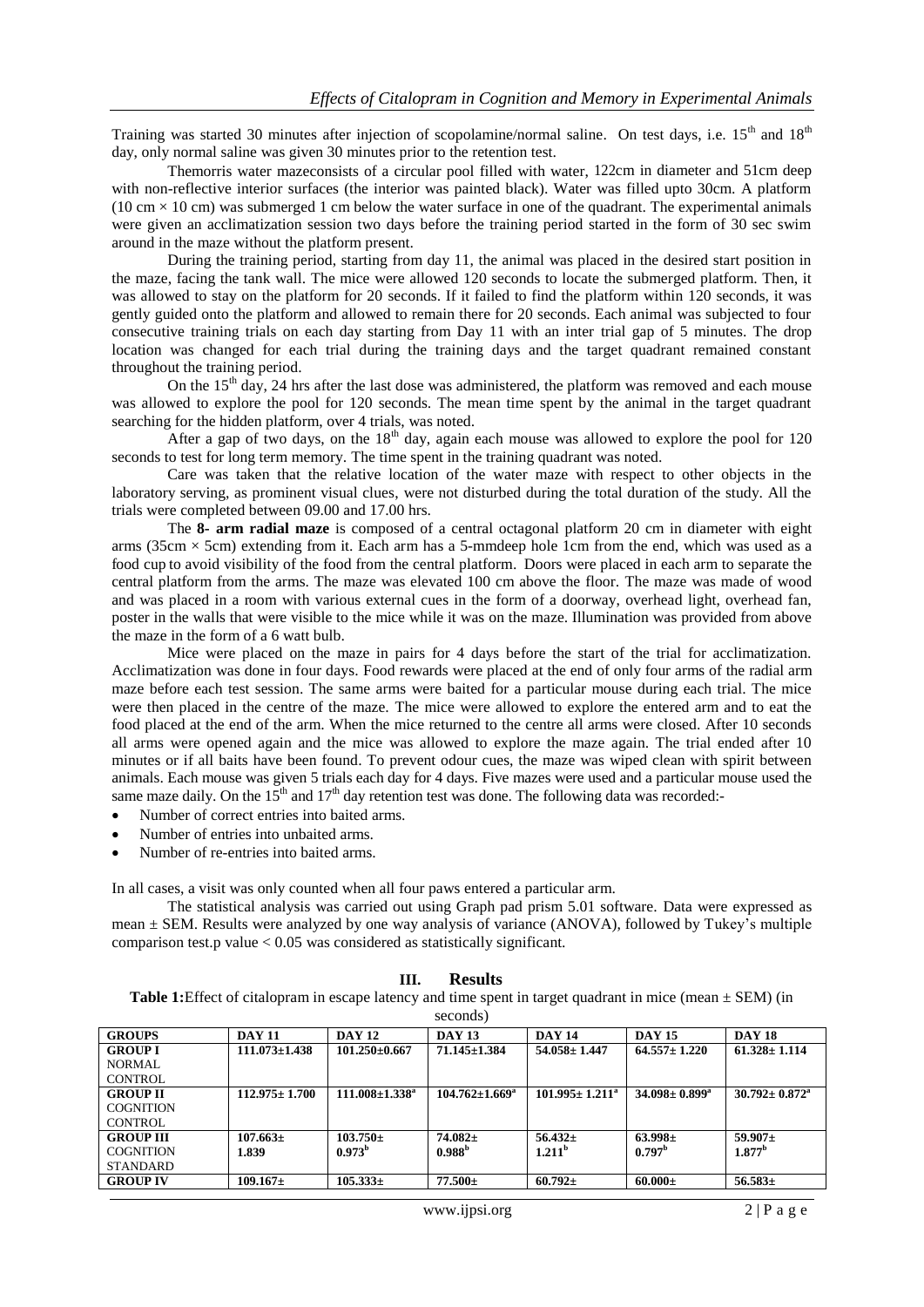| 7PR<br>AM | 2.258 | 246 <sup>p</sup><br>1.4TV | $1.514^{ab}$ | O22ab<br>1.04. | $1.065^{ab}$ | $1.145$ <sup>ar</sup> |
|-----------|-------|---------------------------|--------------|----------------|--------------|-----------------------|
|           |       |                           |              |                |              |                       |

Values are expressed as Mean  $\pm$  SEM (n=6);

One Way ANOVA followed by Tukey's multiple comparison test was done.

a p<0.05 when compared to the Normal control group.

 $\overrightarrow{p}$  p<0.05 when compared to the Cognition control group.

The TSTQ in the citalopram group was significantly higher when the cognition control group was taken as control column, on both Day 15 and 18.



**GROUPS**

**Graph 1** Number of correct entries on day 15



### **GROUPS**

**Graph 2** Number of correct entries on day 18

During the retention teston **Day 15 and 18**, there was a statistically significant increase ( $p \le 0.05$ ) in the number of correct entries in the citalopram group when the cognition control group was taken as control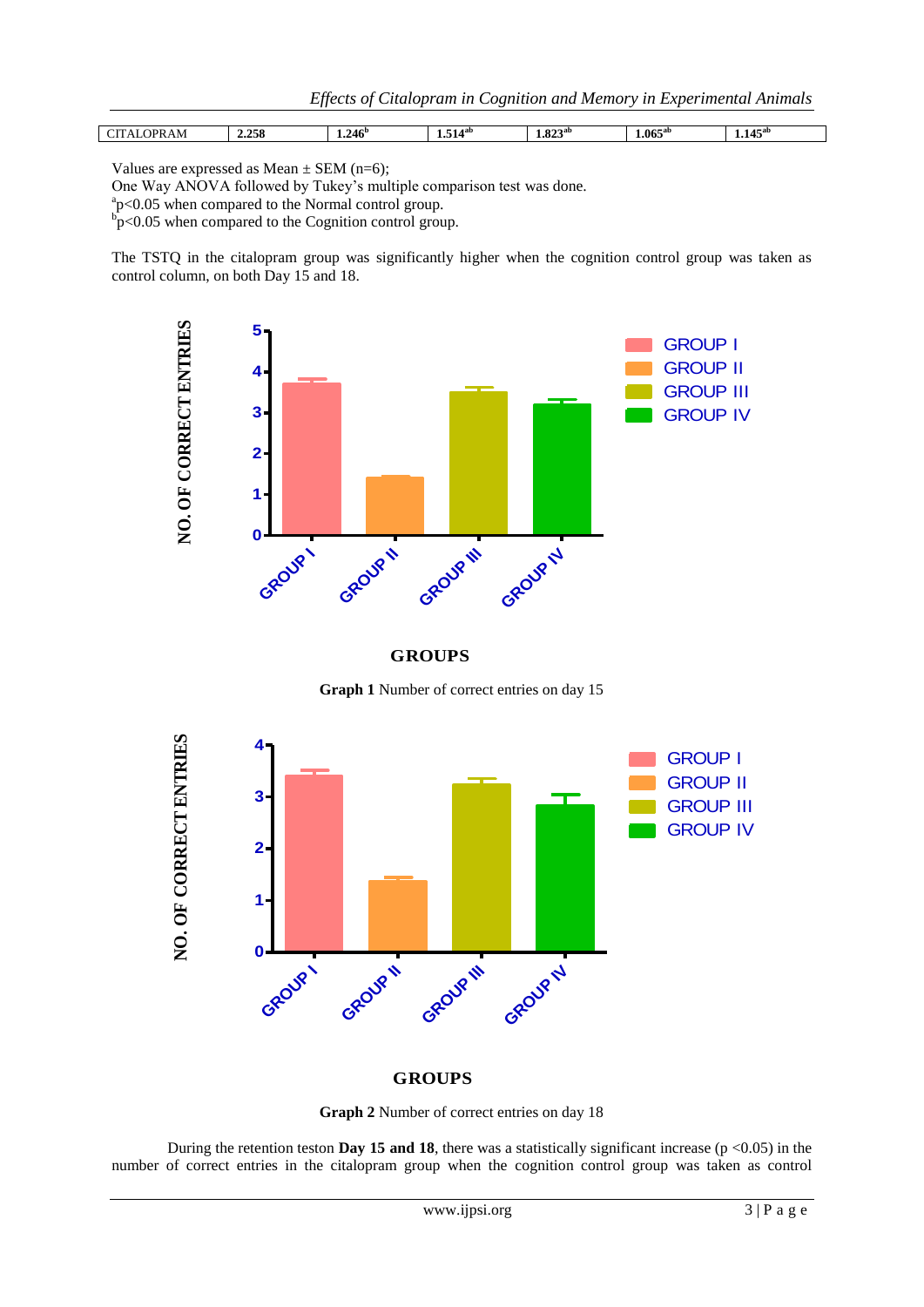column. The number of correct entries in the citalopram group was however less than the standard drug, piracetam group but the difference was insignificant.



**GRAPH 3** Number of incorrect entries on day 15



**GRAPH 4**Number of incorrect entries on day 18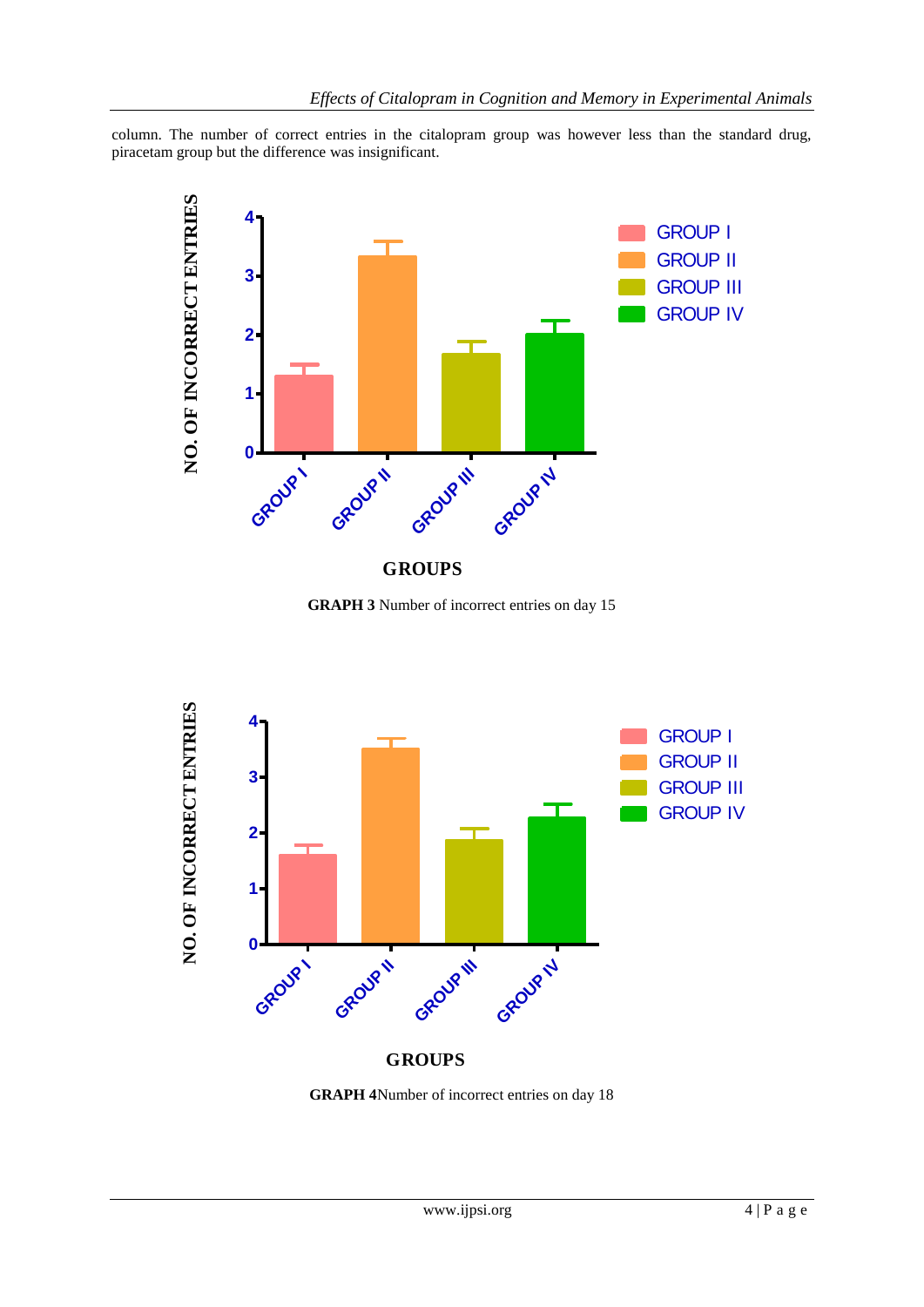

**GROUPS**

**GRAPH 5**Number of reentries on day 15



**GRAPH 6 N**umber of reentries on day 18

During the retention teston **Day 15 and 18**, there was a statistically significant decrease ( $p \le 0.05$ ) in the number of incorrect and reentries in the citalopram group when the cognition control group was taken as control column. The number of incorrect and reentries in the citalopram group was however more than the standard drug, piracetam group but the difference was insignificant.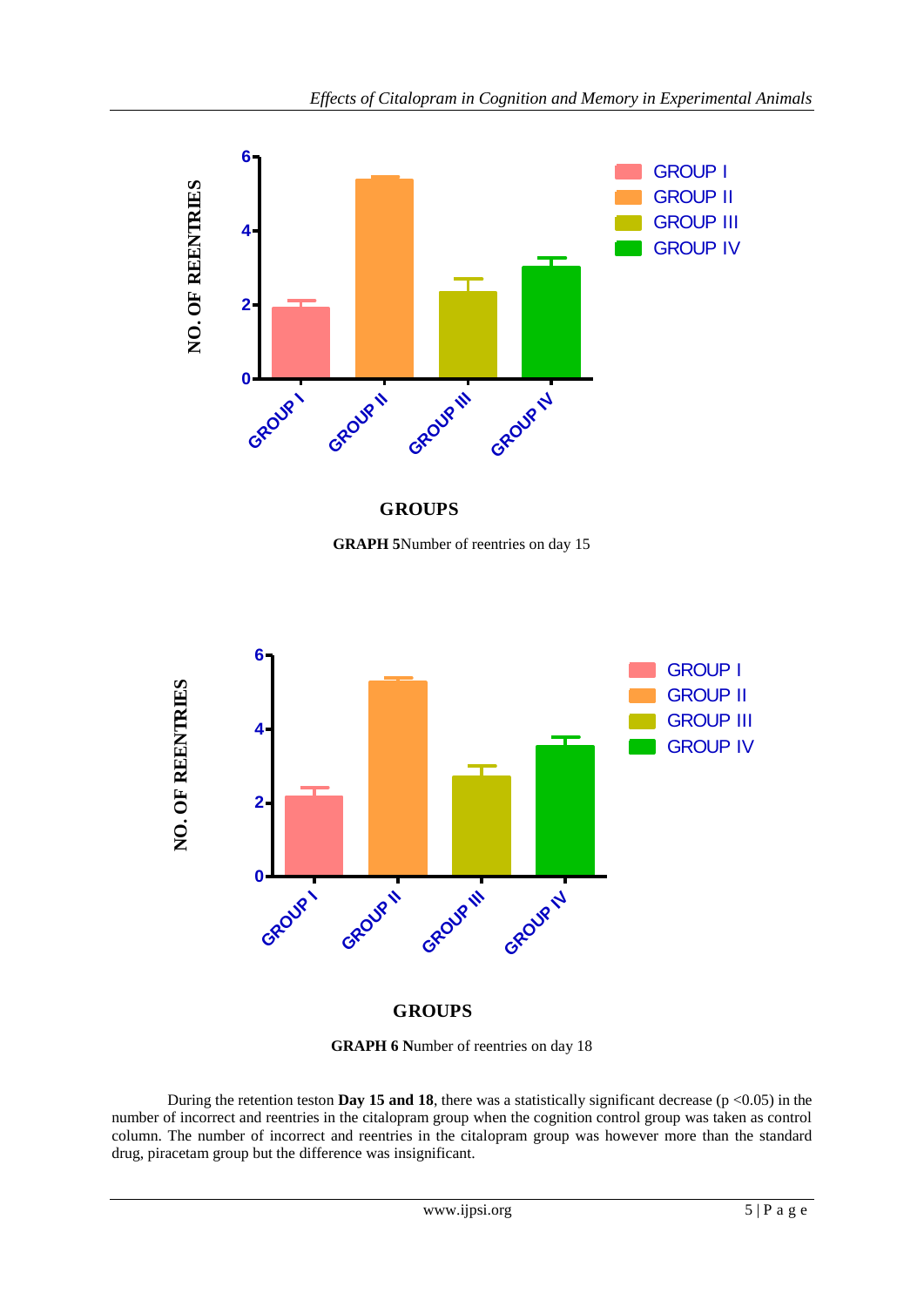#### **IV. Discussion**

Chronic diseases such as dementiacontribute a large share of disease burden in low- and middle income countries. [6] There is no definitive treatment of dementia; it is mainly symptomatic and palliative. The SSRI Citalopram, is a valuable tool to study the central serotonergic system in experimental neuropharmacology due to its selective effect on 5-HT uptake and also because this effect is not related to alterations of catecholamines.<sup>[7] [8]</sup>There is great variation in the doses used for citalopram in different animal studies. <sup>[9] [10]</sup>  $^{[11]}$ In this study, the most commonly used dose, 10 mg/kg was taken, in corroboration to previous studies.<sup>[12] [13]</sup> Further studies are needed for understanding the detailed effects of different doses of citalopram in cognition.

The positive effects of citalopram in cognition evaluated here runs in line with a study where citalopram reversed both scopolamine and tetrahydrocannabinol (THC) induced impairment of spatial memory using an 8-Arm Radial Maze model. The results obtained from the study are consistent with the results of the present study. [14]

Similar results were replicated in studies where chronic intermittent cold stress (2 weeks) was used to impair learning and induce a cognitive deficit. It was seen that both acute and chronic treatment (3 weeks) with citalopram produces beneficial effects in chronic intermittent cold stress induced deficit in cognition and memory. [15] [16]

Further studies on chronic intermittent cold stress (5 weeks) induced cognitive deficit and impaired learning also produced similar results. Citalopram treatment in the last 3 weeks of the 5 week stress improved reversal learning in the stressed rats. [17]

In addition the present study correspond the results found in several clinical trials studying the effects of citalopram on cognition.

Citalopram was reported to improve memory and cognition in healthy volunteers <sup>[18]</sup>and in acute stroke patients. [19]

As suggested by the results of the present study, citalopramshowed significant improvement in the cognition of hospitalized, demented, non depressed patients <sup>[20]</sup> and also showed significant improvement in cognition parametersas compared to a placebo-treated subgroup. [21]

#### **V. Conclusion**

Dementia is a debilitating condition affecting the patients as well as their caregivers.Cognitive disturbances in dementia patients render them unable to perform day to day activities. Citalopram might offer help and better cognitive status in such patients. However, further elaborate studies are needed to evaluate its utility in such cases.

#### **REFERENCES**

- [1]. **Guerchet M**, Albanese E. Background. In: Prince M, Albanese E, Guerchet M, Prina M, editors. World Alzheimer Report 2014. London: Alzheimer's Disease International (ADI); 2014. Available at <https://www.alz.co.uk/research/WorldAlzheimerReport2014.pdf>
- [2]. **Chapman DP**, Marshall Williams S, Strine TW, Anda RF, Moore MJ. Dementia and its implications for public health. Preventing Chronic Disease 2006;3(2):A34.
- [3]. **Rubinstein E**, Duggan C, Landingham BV, Thompson D, Warburton W. A call to action, the global response to dementia through policy innovation. Report of the wish dementia forum 2015. Available at: dpnfts5nbrdps.cloudfront.net/app/media/download/1427.
- [4]. **Geldenhuys WJ**, Van der Schyf CJ. Role of serotonin in Alzheimer's disease: a new therapeutic target. *CNS Drugs*2011; 25(9):765–81.
- [5]. **DeBattista C**. Antidepressant Agents. In: Katzung BG, Masters SB, Trevor AJ. Basic & Clinical Pharmacology, 12<sup>th</sup> ed. New Delhi: Tata McGraw-Hill Edition; 2012.p. 521-41.
- [6]. **Arokiasamy P**, Uttamacharya U, Jain K, Biritwum RB, Yawson AE, Wu F, et al. The impact of multimorbidity on adult physical and mental health in low- and middle-income countries: what does the study on global ageing and adult health (SAGE) reveal? *BMC Med* 2015;13:178.
- [7]. **Hyttel J**. Neurochemical characterization of a new potent and selective serotonin uptake inhibitor: Lu 10-171. *Psychopharmacology* (Berl) 1977;51(3): 225-33.
- [8]. **Tohgi H**, Abe T, Nakanishi S, Furuichi H, Takahashi S, Matsumura T, et al. Effects of citalopram, a synthetic serotonin uptake inhibitor, on indoleamine and catecholamine concentrations in the cerebrospinal fluid of freely moving rats. *J. Neural. Transm ParkDis Dement Sect* 1995;9(2-3): 111-9.
- [9]. **Arborelius L**, Nomikos GG, Hertel P, Salmi P, Grillner P, Hook BB, et al. The 5-HT1A receptor antagonist (S)-UH-301 augments the increase in extracellular concentrations of 5-HT in the frontal cortex produced by both acute and chronic treatment with citalopram. *NaunynSchmiedebergs Arch Pharmacol* 1996;353(6):630–40.
- [10]. **Costa-Nunes JP**, Cline BH, Araujo-Correia M, Valenca A, Markova N, Dolgov O, et al. Animal Models of Depression and Drug Delivery with Food as an Effective Dosing Method: Evidences from Studies with Celecoxib and Dicholine Succinate. *Biomed Res Int* 2015; 2015: 596126.
- [11]. **Singh P**, Singh TG. Modulation of muscarinic system with serotonin-norepinephrine reuptake inhibitor antidepressant attenuates depression in mice. *Indian J Pharmacol* 2015;47(4):388-93.
- [12]. **Neumeister KL**, Riepe MW. Bupropion and Citalopram in the APP23 Mouse Model of Alzheimer's Disease: A Study in a Dry-Land Maze. *Int J of Alzheimers Dis* 2012;2012: 673584.
- [13]. **Mombereau C**, Gur TL, Onksen J, Blendy JA. Differential effects of acute and repeated citalopram in mouse models of anxiety and depression. *Int. J. Neuropsychopharmacol* 2010;13(3):321–34.